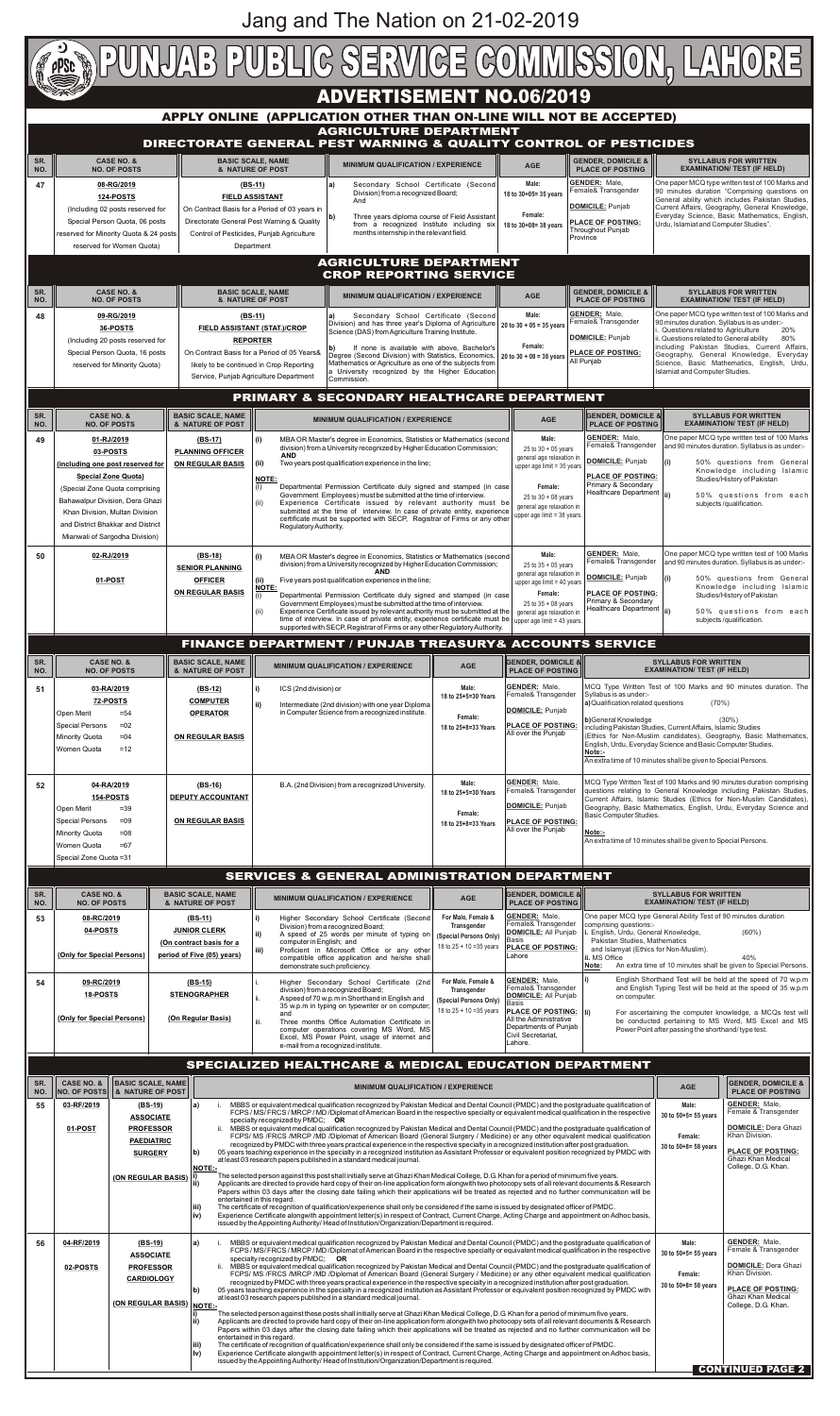Page-2 **ADVERTISEMENT NO.06/2019** NO. 1410RE

## **SPECIALIZED HEALTHCARE & MEDICAL EDUCATION DEPARTMENT**

| SR.<br>NO. |                                                                                                                                                                                                                                                                                                                                                                  | CASE NO. &   BASIC SCALE, NAME<br>NO. OF POSTS   & NATURE OF POST                              | <b>MINIMUM QUALIFICATION / EXPERIENCE</b>                                                                                                                                                                                                                                                                                                                                                                                                                                            | <b>AGE</b>                                                                                              | <b>GENDER, DOMICILE &amp;</b><br><b>PLACE OF POSTING</b>                                          |                                                                                              |                                                                                                                       |  |
|------------|------------------------------------------------------------------------------------------------------------------------------------------------------------------------------------------------------------------------------------------------------------------------------------------------------------------------------------------------------------------|------------------------------------------------------------------------------------------------|--------------------------------------------------------------------------------------------------------------------------------------------------------------------------------------------------------------------------------------------------------------------------------------------------------------------------------------------------------------------------------------------------------------------------------------------------------------------------------------|---------------------------------------------------------------------------------------------------------|---------------------------------------------------------------------------------------------------|----------------------------------------------------------------------------------------------|-----------------------------------------------------------------------------------------------------------------------|--|
| 57         | 06-RF/2019                                                                                                                                                                                                                                                                                                                                                       | (BS-19)<br><b>ASSOCIATE</b>                                                                    | MBBS or equivalent medical qualification recognized by Pakistan Medical and Dental Council (PMDC) and the Postgraduate Qualification of<br>a)<br>FCPS / MS / FRCS / MRCP / MD / Diplomat of American Board in the respective specialty or equivalent medical qualification in the respective<br>specialty recognized by PMDC; OR                                                                                                                                                     | Male:<br>30 to 50+5= 55 years                                                                           | <b>GENDER: Male,</b><br>Female & Transgender                                                      |                                                                                              |                                                                                                                       |  |
|            | 01-POST                                                                                                                                                                                                                                                                                                                                                          | <b>PROFESSOR</b><br><b>NEPHROLOGY</b>                                                          | MBBS or equivalent medical qualification recognized by Pakistan Medical and Dental Council (PMDC) and the Postgraduate Qualification of<br>FCPS/ MS /FRCS /MRCP /MD / Diplomat of American Board (General Surgery / Medicine) or any other equivalent medical qualification<br>recognized by PMDC with three years Practical Experience in the respective specialty in a recognized institution after post graduation.                                                               | Female:<br>30 to 50+8= 58 years                                                                         | <b>DOMICILE: Dera Ghazi</b><br>Khan Division.                                                     |                                                                                              |                                                                                                                       |  |
|            |                                                                                                                                                                                                                                                                                                                                                                  | (ON REGULAR BASIS) NOTE:-                                                                      | Five years teaching experience as Assistant Professor Nephrology in the institution(s) recognized by PMDC with at least three research papers<br>lb)<br>published in the Standard Medical Journals (duly evaluated in the prescribed manner) while working as Assistant Professor Nephrology.                                                                                                                                                                                        |                                                                                                         | <b>PLACE OF POSTING:</b><br>Ghazi Khan Medical<br>College, D.G. Khan.                             |                                                                                              |                                                                                                                       |  |
|            |                                                                                                                                                                                                                                                                                                                                                                  |                                                                                                | The selected person against these posts shall initially serve at Ghazi Khan Medical College, D.G. Khan for a period of minimum five years.<br>Applicants are directed to provide hard copy of their on-line application form alongwith two photocopy sets of all relevant documents & Research<br>ii)<br>Papers within 03 days after the closing date failing which their applications will be treated as rejected and no further communication will be                              |                                                                                                         |                                                                                                   |                                                                                              |                                                                                                                       |  |
|            |                                                                                                                                                                                                                                                                                                                                                                  |                                                                                                | entertained in this regard.<br>The certificate of recognition of qualification/experience shall only be considered if the same is issued by designated officer of PMDC.<br>iii)<br>Experience Certificate alongwith appointment letter(s) in respect of Contract, Current Charge, Acting Charge and appointment on Adhoc basis,<br>iv)<br>issued by the Appointing Authority/ Head of Institution/Organization/Department is required.                                               |                                                                                                         |                                                                                                   |                                                                                              |                                                                                                                       |  |
| 58         | 06-RD/2019<br>02-POSTS                                                                                                                                                                                                                                                                                                                                           | $(BS-18)$<br><b>SENIOR REGISTRAR</b>                                                           | MBBS or equivalent medical qualification recognized by Pakistan Medical and Dental Council (PMDC) and the postgraduate qualification of<br>FCPS/MS/FRCS/MRCP/MD/Diplomat of American Board in the respective specialty or equivalent medical qualification in the respective<br>specialty recognized by Pakistan Medical and Dental Council; OR                                                                                                                                      |                                                                                                         |                                                                                                   | Male:<br>25 to 45+5= 50 years                                                                | <b>GENDER: Male,</b><br>Female & Transgender<br><b>DOMICILE: Dera Ghazi</b><br>Khan Division.                         |  |
|            |                                                                                                                                                                                                                                                                                                                                                                  | <b>CARDIOLOGY</b><br>(REGULAR BASIS)                                                           | MBBS or equivalent medical qualification recognized by Pakistan Medical and Dental Council (PMDC) and the postgraduate qualification<br>ii.<br>of FCPS/MS/FRCS/MRCP/MD/Diplomat of American Board (General Surgery / Medicine) or any other equivalent medical qualification<br>recognized by Pakistan Medical and Dental Council with three years practical experience in the respective specialty in a recognized institution                                                      |                                                                                                         |                                                                                                   | Female:<br>25 to 45 +8= 53 years                                                             |                                                                                                                       |  |
|            |                                                                                                                                                                                                                                                                                                                                                                  |                                                                                                | after post-graduation.<br><b>NOTE:-</b><br>The selected person against these posts shall initially serve at DHQ Teaching Hospital, D.G. Khan for a period of minimum five years.<br>a)<br>Experience Certificate alongwith appointment letter(s) in respect of Contract, Current Charge, Acting Charge and appointment on Adhoc basis,                                                                                                                                               |                                                                                                         | <b>PLACE OF POSTING:</b><br>DHQ Teaching Hospital,<br>D.G. Khan.                                  |                                                                                              |                                                                                                                       |  |
| 59         | 07-RD/2019                                                                                                                                                                                                                                                                                                                                                       | $(BS-18)$                                                                                      | b)<br>issued by the Appointing Authority/Head of Institution/Organization/Department is required.<br>MBBS or equivalent medical qualification recognized by Pakistan Medical and Dental Council (PMDC) and the postgraduate qualification of                                                                                                                                                                                                                                         |                                                                                                         |                                                                                                   | Male:                                                                                        | <b>GENDER: Male,</b>                                                                                                  |  |
|            | 05-POSTS                                                                                                                                                                                                                                                                                                                                                         | <b>SENIOR REGISTRAR</b><br><b>NEUROSURGERY</b>                                                 | FCPS/MS/FRCS/MRCP/MD/Diplomat of American Board in the respective specialty or equivalent medical qualification in the respective<br>specialty recognized by Pakistan Medical and Dental Council; OR<br>MBBS or equivalent medical qualification recognized by Pakistan Medical and Dental Council (PMDC) and the postgraduate qualification<br>ii.                                                                                                                                  |                                                                                                         |                                                                                                   | 25 to 45 +5= 50 years                                                                        | Female & Transgender<br><b>DOMICILE: Dera Ghazi</b>                                                                   |  |
|            |                                                                                                                                                                                                                                                                                                                                                                  | (REGULAR BASIS)                                                                                | of FCPS/MS/FRCS/MRCP/MD/Diplomat of American Board (General Surgery / Medicine) or any other equivalent medical qualification<br>recognized by Pakistan Medical and Dental Council with three years practical experience in the respective specialty in a recognized institution<br>after post-graduation.                                                                                                                                                                           |                                                                                                         |                                                                                                   | Female:<br>$25$ to $45+8 = 53$ years                                                         | Khan Division.<br><b>PLACE OF POSTING:</b>                                                                            |  |
|            |                                                                                                                                                                                                                                                                                                                                                                  |                                                                                                | <b>NOTE:-</b><br>The selected person against these posts shall initially serve at DHQ Teaching Hospital, D.G. Khan for a period of minimum five years.<br>a)<br>Experience Certificate alongwith appointment letter(s) in respect of Contract, Current Charge, Acting Charge and appointment on Adhoc basis,<br>b)<br>issued by the Appointing Authority/Head of Institution/Organization/Department is required.                                                                    |                                                                                                         |                                                                                                   |                                                                                              | DHQ Teaching Hospital,<br>D.G. Khan.                                                                                  |  |
| 60         | 08-RD/2019<br>04-POSTS                                                                                                                                                                                                                                                                                                                                           | $(BS-18)$<br><b>SENIOR REGISTRAR</b>                                                           | MBBS or equivalent medical qualification recognized by Pakistan Medical and Dental Council (PMDC) and the postgraduate qualification of<br>FCPS/MS/FRCS/MRCP/MD/Diplomat of American Board in the respective specialty or equivalent medical qualification in the respective<br>specialty recognized by Pakistan Medical and Dental Council; OR                                                                                                                                      |                                                                                                         |                                                                                                   | Male:<br>25 to 45 +5= 50 years                                                               | <b>GENDER: Male,</b><br>Female & Transgender                                                                          |  |
|            |                                                                                                                                                                                                                                                                                                                                                                  | <b>PAEDIATRIC</b><br><b>SURGERY</b>                                                            | MBBS or equivalent medical qualification recognized by Pakistan Medical and Dental Council (PMDC) and the postgraduate qualification<br>of FCPS/MS/FRCS/MRCP/MD/Diplomat of American Board (General Surgery / Medicine) or any other equivalent medical qualification<br>recognized by Pakistan Medical and Dental Council with three years practical experience in the respective specialty in a recognized institution                                                             |                                                                                                         |                                                                                                   | Female:<br>$25$ to $45+8 = 53$ years                                                         | <b>DOMICILE:</b> Dera Ghazi<br>Khan Division.<br><b>PLACE OF POSTING:</b>                                             |  |
|            |                                                                                                                                                                                                                                                                                                                                                                  | (REGULAR BASIS)                                                                                | after post-graduation.<br><b>NOTE:-</b><br>The selected person against these posts shall initially serve at DHQ Teaching Hospital, D.G. Khan for a period of minimum five years.<br>a)<br>Experience Certificate alongwith appointment letter(s) in respect of Contract, Current Charge, Acting Charge and appointment on Adhoc basis,<br>b)                                                                                                                                         |                                                                                                         |                                                                                                   |                                                                                              | DHQ Teaching Hospital,<br>D.G. Khan.                                                                                  |  |
| 61         | 09-RD/2019                                                                                                                                                                                                                                                                                                                                                       | (BS-18)                                                                                        | issued by the Appointing Authority/Head of Institution/Organization/Department is required.<br>MBBS or equivalent medical qualification recognized by Pakistan Medical and Dental Council (PMDC) and the postgraduate qualification of                                                                                                                                                                                                                                               |                                                                                                         |                                                                                                   | Male:                                                                                        | <b>GENDER: Male,</b>                                                                                                  |  |
|            | 01-POST                                                                                                                                                                                                                                                                                                                                                          | <b>SENIOR REGISTRAR</b><br><b>RADIOLOGY</b>                                                    | FCPS/MS/FRCS/MRCP/MD/Diplomat of American Board in the respective specialty or equivalent medical qualification in the respective<br>specialty recognized by Pakistan Medical and Dental Council; OR<br>MBBS or equivalent medical qualification recognized by Pakistan Medical and Dental Council (PMDC) and the postgraduate qualification<br>ii.<br>of FCPS/MS/FRCS/MRCP/MD/Diplomat of American Board (General Surgery / Medicine) or any other equivalent medical qualification |                                                                                                         |                                                                                                   | 25 to $45 + 5 = 50$ years                                                                    | Female & Transgender<br><b>DOMICILE: Dera Ghazi</b><br>Khan Division.                                                 |  |
|            |                                                                                                                                                                                                                                                                                                                                                                  | <b>(CLINICAL</b><br><b>SPECIALITY)</b>                                                         | recognized by Pakistan Medical and Dental Council with three years practical experience in the respective specialty in a recognized<br>institution after post-graduation.<br><b>NOTE:-</b>                                                                                                                                                                                                                                                                                           |                                                                                                         |                                                                                                   | Female:<br>25 to $45+8 = 53$ years                                                           | <b>PLACE OF POSTING:</b><br>DHQ Teaching Hospital,                                                                    |  |
|            |                                                                                                                                                                                                                                                                                                                                                                  | (REGULAR BASIS)                                                                                | The selected person against this post shall initially serve at DHQ Teaching Hospital, D.G. Khan for a period of minimum five years.<br>a)<br>Experience Certificate alongwith appointment letter(s) in respect of Contract, Current Charge, Acting Charge and appointment on Adhoc basis,<br>b)<br>issued by the Appointing Authority/Head of Institution/Organization/Department is required.                                                                                       |                                                                                                         |                                                                                                   |                                                                                              | D.G. Khan.                                                                                                            |  |
| 62         | 10-RD/2019<br>01-POST                                                                                                                                                                                                                                                                                                                                            | (BS-18)<br><b>SENIOR REGISTRAR</b>                                                             | MBBS or equivalent medical qualification recognized by Pakistan Medical and Dental Council (PMDC) and the postgraduate qualification of<br>FCPS/MS/FRCS/MRCP/MD/Diplomat of American Board in the respective specialty or equivalent medical qualification in the respective<br>specialty recognized by Pakistan Medical and Dental Council; OR                                                                                                                                      |                                                                                                         |                                                                                                   | Male:<br>25 to 45 +5= 50 years                                                               | <b>GENDER: Male,</b><br>Female & Transgender                                                                          |  |
|            |                                                                                                                                                                                                                                                                                                                                                                  | OBST. &<br><b>GYNAECOLOGY</b>                                                                  | MBBS or equivalent medical qualification recognized by Pakistan Medical and Dental Council (PMDC) and the postgraduate qualification<br>lii.<br>of FCPS/MS/FRCS/MRCP/MD/Diplomat of American Board (General Surgery / Medicine) or any other equivalent medical qualification<br>recognized by Pakistan Medical and Dental Council with three years practical experience in the respective specialty in a recognized                                                                 |                                                                                                         |                                                                                                   | Female:<br>25 to $45+8 = 53$ years                                                           | <b>DOMICILE: Dera Ghazi</b><br>Khan Division.                                                                         |  |
|            |                                                                                                                                                                                                                                                                                                                                                                  | (REGULAR BASIS)                                                                                | institution after post-graduation.<br><b>NOTE:-</b><br>The selected person against this post shall initially serve at DHQ Teaching Hospital, D.G. Khan for a period of minimum five years.                                                                                                                                                                                                                                                                                           |                                                                                                         |                                                                                                   |                                                                                              | <b>PLACE OF POSTING:</b><br>DHQ Teaching Hospital,<br>D.G. Khan.                                                      |  |
|            |                                                                                                                                                                                                                                                                                                                                                                  |                                                                                                | b)<br>Experience Certificate alongwith appointment letter(s) in respect of Contract, Current Charge, Acting Charge and appointment on Adhoc basis,<br>issued by the Appointing Authority/Head of Institution/Organization/Department is required.                                                                                                                                                                                                                                    |                                                                                                         |                                                                                                   |                                                                                              |                                                                                                                       |  |
|            |                                                                                                                                                                                                                                                                                                                                                                  |                                                                                                | <b>TRANSPORT DEPARTMENT</b><br><b>I.T WING OF TRANSPORT DEPARTMENT</b>                                                                                                                                                                                                                                                                                                                                                                                                               |                                                                                                         |                                                                                                   |                                                                                              |                                                                                                                       |  |
| SR.<br>NO. | <b>CASE NO. &amp;</b><br><b>NO. OF POSTS</b><br>03-RJ/2019                                                                                                                                                                                                                                                                                                       | <b>BASIC SCALE, NAME</b><br>& NATURE OF POST<br>(BS-19)                                        | <b>MINIMUM QUALIFICATION / EXPERIENCE</b><br>Master's Degree (first Division or grade B) in Computer Science or Information Technology from University recognized by Higher<br>i)                                                                                                                                                                                                                                                                                                    |                                                                                                         |                                                                                                   | <b>AGE</b><br>Male:                                                                          | <b>GENDER, DOMICILE &amp;</b><br><b>PLACE OF POSTING</b><br><b>GENDER: Male,</b>                                      |  |
| 63         | 01-POST                                                                                                                                                                                                                                                                                                                                                          | <b>DIRECTOR I.T</b>                                                                            | Education Commission.<br>ii)<br>Twelve Years' experience in the field of electronic data processing, Information Technology, computer programming, system analysis,                                                                                                                                                                                                                                                                                                                  |                                                                                                         |                                                                                                   | 34 to $45 + 5$ years genera<br>age relaxation in upper<br>age limit = 50 years.              | Female& Transgender<br><b>DOMICILE: Punjab</b>                                                                        |  |
|            |                                                                                                                                                                                                                                                                                                                                                                  | ON CONTRACT BASIS<br>FOR THE PERIOD OF (03) $\mid$                                             | administration of database or system and network administration.<br>NOTE:-<br>Experience in private entities shall be accepted if such entity is registered with Securities & Exchange Commission of Pakistan,                                                                                                                                                                                                                                                                       |                                                                                                         |                                                                                                   | Female:<br>34 to $45 + 8$ years genera                                                       | <b>PLACE OF POSTING:</b><br>Anywhere in the<br>Province of Punjab                                                     |  |
|            |                                                                                                                                                                                                                                                                                                                                                                  | <b>THREE YEARS</b>                                                                             | Registrar of Firms or any other Regulatory Authority<br>Experience (Research/Administrative) will be accepted after Prescribed Qualification.                                                                                                                                                                                                                                                                                                                                        |                                                                                                         |                                                                                                   | age relaxation in upper<br>age limit = 53 years.                                             |                                                                                                                       |  |
| SR.<br>NO. | <b>CASE NO. &amp;</b><br><b>NO. OF POSTS</b><br>04-RJ/2019                                                                                                                                                                                                                                                                                                       | <b>BASIC SCALE, NAME</b><br>& NATURE OF POST<br>$(BS-17)$                                      | <b>MINIMUM QUALIFICATION / EXPERIENCE</b><br>MSc in computer Science (first Division or grade B) from a University<br>i)                                                                                                                                                                                                                                                                                                                                                             | <b>AGE</b><br><b>GENDER: Male,</b><br>Male:                                                             | <b>GENDER, DOMICILE &amp;</b><br><b>PLACE OF POSTING</b>                                          | <b>SYLLABUS FOR WRITTEN</b><br><b>EXAMINATION/ TEST (IF HELD)</b>                            | One paper MCQ type written test of 100 Marks and 90 minutes                                                           |  |
| 64         | 09-POSTS<br>$(01$ post                                                                                                                                                                                                                                                                                                                                           | <b>SYSTEM NETWORK</b><br><b>ENGINEER</b>                                                       | recognized by Higher Education Commission.<br>ii)<br>Two Years' experience in the field of computer networking including at<br>least one year experience as network engineer or network                                                                                                                                                                                                                                                                                              | 24 to $30 + 5$ years genera<br>age relaxation in upper                                                  | duration. Syllabus is as under:-<br>Female& Transgender<br>$\vert$ (i)<br><b>DOMICILE: Punjab</b> | 50% questions from General Knowledge including                                               |                                                                                                                       |  |
|            | reserved for<br>women Quota                                                                                                                                                                                                                                                                                                                                      | <b>ON CONTRACT BASIS</b>                                                                       | administrator.<br><b>NOTE:-</b><br>Experience in private entities shall be accepted if such entity is<br>registered with Securities & Exchange Commission of Pakistan,                                                                                                                                                                                                                                                                                                               | age limit = 35 years.<br>Female:<br>Anywhere in the<br>24 to $30 + 8$ years genera                      | <b>PLACE OF POSTING:</b><br>(iii)                                                                 | Islamic Studies/History of Pakistan<br>50% questions from subject/qualification mentioned in |                                                                                                                       |  |
|            | and 02 posts<br>reserved for                                                                                                                                                                                                                                                                                                                                     | FOR THE PERIOD OF (03)<br><b>THREE YEARS</b>                                                   | Registrar of Firms or any other Regulatory Authority<br>Experience (Research/Administrative) will be accepted after<br>ii)<br>Prescribed Qualification.                                                                                                                                                                                                                                                                                                                              | age relaxation in upper<br>age limit = 38 years.                                                        | Province of Punjab                                                                                | qualification criteria.                                                                      |                                                                                                                       |  |
| 65         | special zone)<br>05-RJ/2019                                                                                                                                                                                                                                                                                                                                      | $(BS-17)$                                                                                      | M.Sc. (first Division or grade B) in computer Science from University<br>i)                                                                                                                                                                                                                                                                                                                                                                                                          | <b>GENDER: Male,</b><br>Male:                                                                           | duration. Syllabus is as under:-                                                                  |                                                                                              | One paper MCQ type written test of 100 Marks and 90 minutes                                                           |  |
|            | 01-POSTS                                                                                                                                                                                                                                                                                                                                                         | <b>NETWORK</b><br><b>ADMINISTRATOR</b>                                                         | recognized by Higher Education Commission.<br>ii)<br>Two Years' experience in the field of database administration or<br>programming including at least one year experience in database<br>administration.                                                                                                                                                                                                                                                                           | 24 to $30 + 5$ years genera<br>age relaxation in upper<br>age limit = 35 years.                         | Female& Transgender<br>(i)<br><b>DOMICILE:</b> Punjab                                             | 50% questions from General Knowledge including<br>Islamic Studies/History of Pakistan        |                                                                                                                       |  |
|            |                                                                                                                                                                                                                                                                                                                                                                  | <b>ON CONTRACT BASIS</b><br>FOR THE PERIOD OF (03)                                             | <b>NOTE:-</b><br>Experience in private entities shall be accepted if such entity is<br>registered with Securities & Exchange Commission of Pakistan,                                                                                                                                                                                                                                                                                                                                 | Female:<br>Anywhere in the<br>24 to $30 + 8$ years genera<br>age relaxation in upper                    | <b>PLACE OF POSTING:</b><br>(iii)<br>Province of Puniab                                           | 50% questions from subjects/qualification in<br>qualification criteria.                      |                                                                                                                       |  |
|            |                                                                                                                                                                                                                                                                                                                                                                  | <b>THREE YEARS</b>                                                                             | Registrar of Firms or any other Regulatory Authority<br>Experience (Research/Administrative) will be accepted after<br>ii)<br>Prescribed Qualification.                                                                                                                                                                                                                                                                                                                              | age limit = 38 years.                                                                                   |                                                                                                   |                                                                                              |                                                                                                                       |  |
| SR.        | <b>CASE NO. &amp;</b>                                                                                                                                                                                                                                                                                                                                            | <b>BASIC SCALE, NAME &amp;</b>                                                                 | <b>LAW AND PARLIAMENTARY AFFAIRS DEPARTMENT</b>                                                                                                                                                                                                                                                                                                                                                                                                                                      |                                                                                                         | <b>GENDER, DOMICILE &amp;  </b>                                                                   |                                                                                              | <b>SYLLABUS FOR WRITTEN EXAMINATION</b>                                                                               |  |
| NO.<br>66  | <b>NO. OF POSTS</b>                                                                                                                                                                                                                                                                                                                                              | <b>NATURE OF POST</b><br>ADDITIONAL SOLICITOR                                                  | <b>QUALIFICATION/EXPERIENCE</b><br>LL.M. or Bar-at-law or LL.B (50% marks in the aggregate) or equivalent                                                                                                                                                                                                                                                                                                                                                                            | <b>AGE</b><br>Male:                                                                                     | <b>PLACE OF POSTING</b><br><b>GENDER:</b><br> Paper                                               |                                                                                              | A written examination comprising of the following<br>Four Papers will be conducted:<br><b>Marks</b><br><b>Subject</b> |  |
|            | 02-RH/2019<br>01- POST                                                                                                                                                                                                                                                                                                                                           | (MP-III NEGOTIABLE)<br><b>CONTRACT BASIS</b>                                                   | qualification from a reputed University/Institution recognized by the Higher<br>Education Commission; and                                                                                                                                                                                                                                                                                                                                                                            | 32 to $50 + 5 = 55$ years<br>Female:                                                                    | Male. Female &<br>Transgender<br><b>DOMICILE:</b>                                                 | <b>Communication Skills:</b><br>(Subjective -70 marks)<br>(Objective-30 marks)               | 100                                                                                                                   |  |
|            |                                                                                                                                                                                                                                                                                                                                                                  | (FOR THE PERIOD OF<br>TWO YEARS)                                                               | In case of LL.B., and Bar-at-law, ten years; and, in case of LL.M., eight years (i)<br>active practice as advocate High Court; or (ii) experience as judicial officer; or Note:<br>(iii) experience as Law Officer in a public or private sector of repute, or (iv)<br>experience of legal research; or (v) the aggregate of experience at (i) (ii), (iii)                                                                                                                           | $32$ to $50 + 8 = 58$ years<br>The cut-off date to determine the                                        | Candidates domiciled in<br>any district of the<br>2.<br>province of Punjab.                       | Drafting Skills:<br>(Subjective)                                                             | 100                                                                                                                   |  |
|            |                                                                                                                                                                                                                                                                                                                                                                  | (MP-III Negotiable)<br>a.<br><b>b.</b> Conveyance allowance &<br>Rs.10,000/- per month in lieu | and (iv), or (v) five years' experience as Deputy Director (Advisory Wing) in the age shall be the 1st January 2019,<br>Law & Parliamentary Affairs Department, or as Deputy Solicitor.                                                                                                                                                                                                                                                                                              | however all the other conditions<br>for eligibility will be determined on                               | <b>PLACE OF POSTING:</b><br>Lahore                                                                | (Subjective + Objective)<br>Civil & Criminal Law:                                            | Constitutional and Administrative Law:<br>100                                                                         |  |
|            |                                                                                                                                                                                                                                                                                                                                                                  | of the official car.                                                                           | Note: Preference shall be given to a person who (a) has three years advisory<br>experience in the Law and Parliamentary Affairs Department or three years<br>practical experience of drafting of legal instruments and pleadings; and (b) has                                                                                                                                                                                                                                        | or before the closing date for<br>receipt of application.<br>Candidates will produce the                |                                                                                                   | (Subjective + Objective)                                                                     | 100                                                                                                                   |  |
|            |                                                                                                                                                                                                                                                                                                                                                                  |                                                                                                | satisfactory knowledge of Microsoft office and other related computer<br>applications.                                                                                                                                                                                                                                                                                                                                                                                               | original certificates at the time of<br>Psychological Assessment and<br>Interview to authenticate their |                                                                                                   |                                                                                              | Psychological Assessment + Viva Voce 100                                                                              |  |
|            | claim in the application form.<br>A candidate shall have to obtain 40% marks in each paper and 50% marks in the aggregate to qualify for interview. Thereafter, a candidate shall also secure 50% marks in the<br><b>NOTE:</b><br>(i)                                                                                                                            |                                                                                                |                                                                                                                                                                                                                                                                                                                                                                                                                                                                                      |                                                                                                         |                                                                                                   |                                                                                              |                                                                                                                       |  |
|            | interview to be held eligible for final merit list of successful candidates<br>Negative marking shall be made and 0.25 marks shall be deducted for each incorrect answer in the MCQ papers.<br>(ii)<br>Only three (03) chances are allowed to a candidate to appear in the examination of Additional Solicitor (MP-III Negotiable).<br><b>NUMBER OF CHANCES:</b> |                                                                                                |                                                                                                                                                                                                                                                                                                                                                                                                                                                                                      |                                                                                                         |                                                                                                   |                                                                                              |                                                                                                                       |  |
|            | Detailed syllabus can be seen downloaded from the PPSC s website www ppsc gop pk<br><b>CONTINUED PAGE 3</b>                                                                                                                                                                                                                                                      |                                                                                                |                                                                                                                                                                                                                                                                                                                                                                                                                                                                                      |                                                                                                         |                                                                                                   |                                                                                              |                                                                                                                       |  |